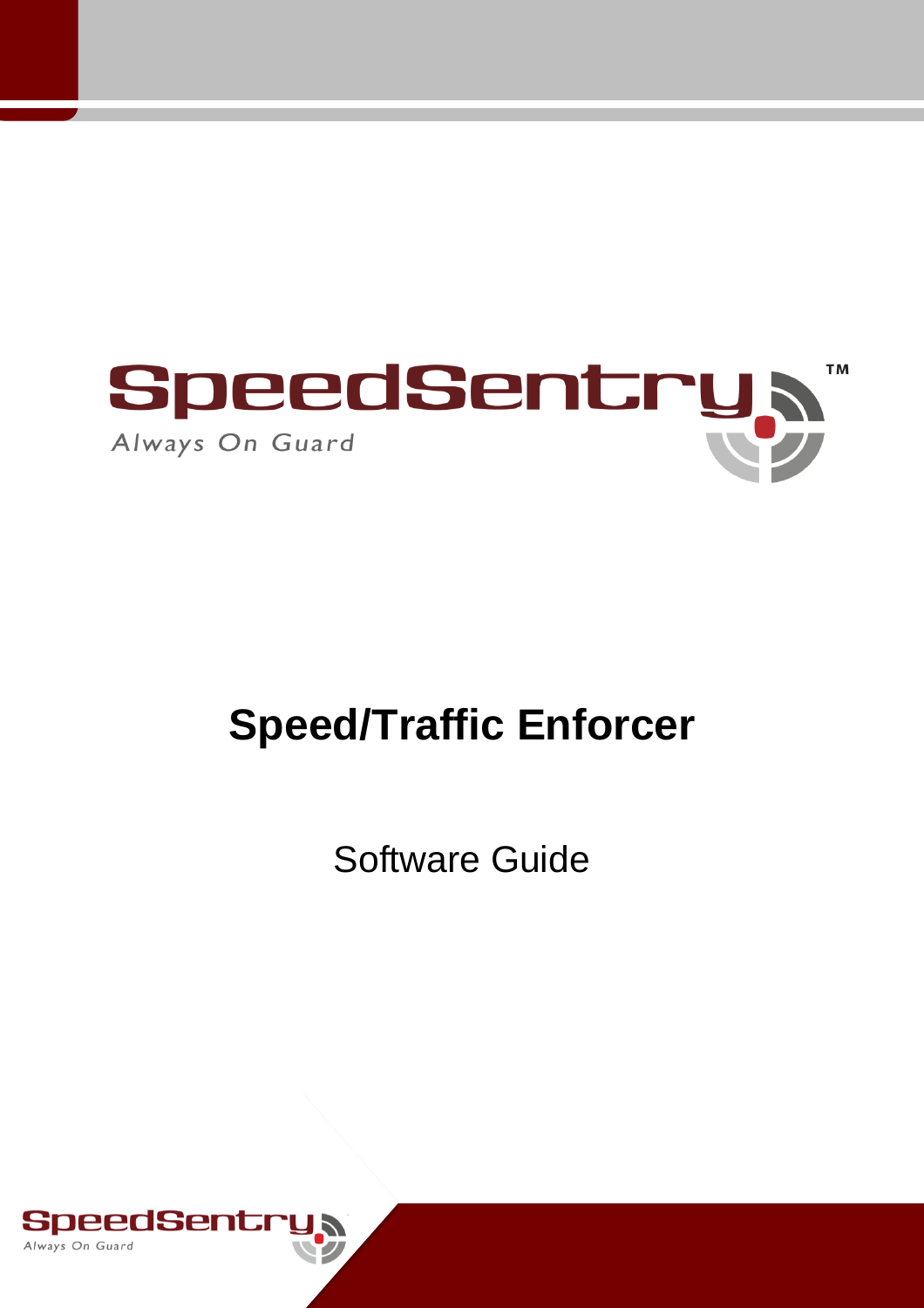## Table of Content

| 1. Home Screen - Dashboard                            | $1 - 3$   |
|-------------------------------------------------------|-----------|
| 2. Settings                                           | $3-6$     |
| 3. Network Settings                                   | 6         |
| 4. Time                                               | 6         |
| 5. Service Mode                                       | $7-9$     |
| 6. Logs                                               | 9         |
| 7. Accessing the Basic Radar Functionality via TCP/IP | $10 - 12$ |
| 8. Version Control                                    | 12        |

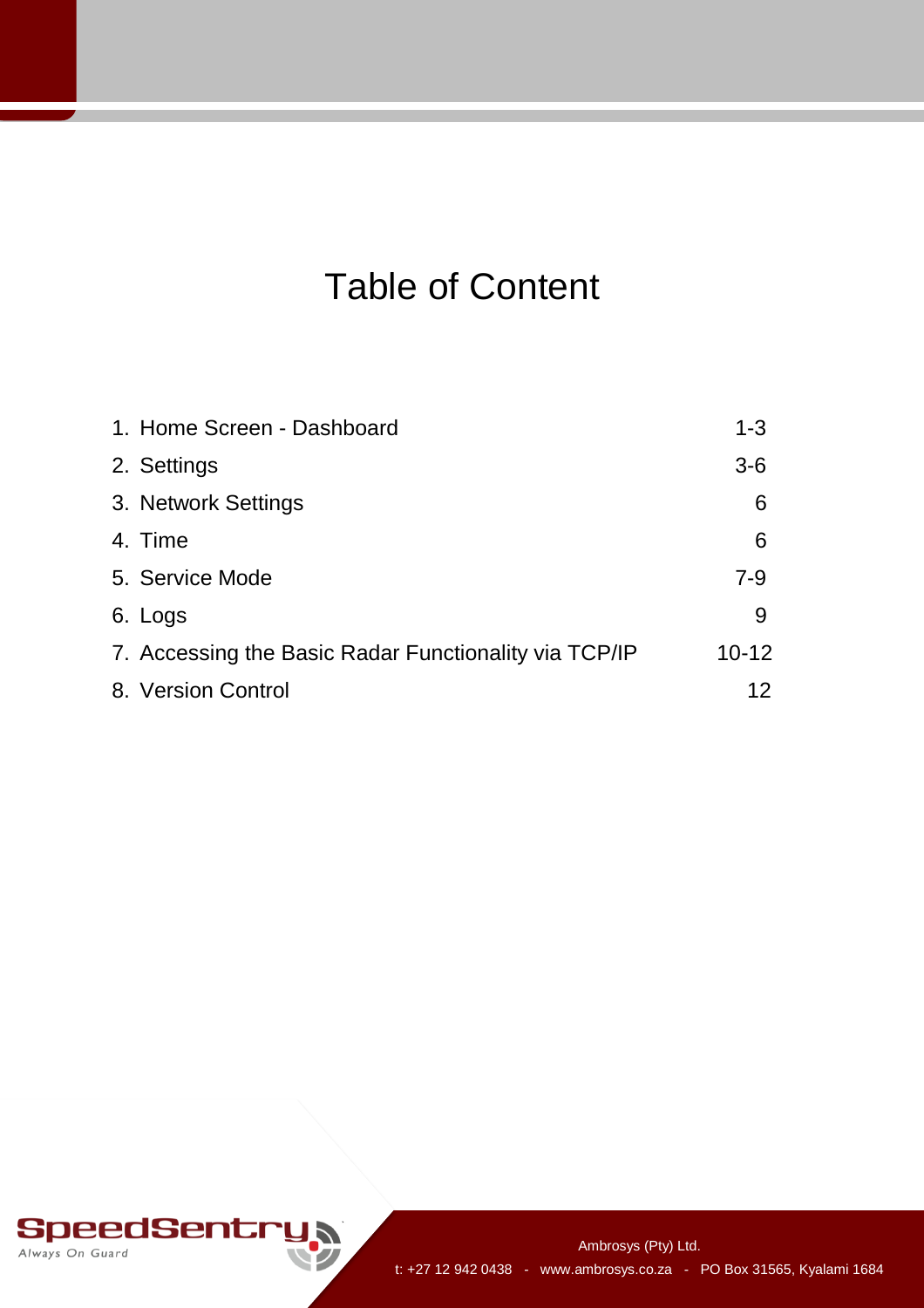Speed/Traffic Enforcer

#### **Home Screen – Dashboard**

| Dashboard<br><b>Status</b>       | Settings<br>Service<br>Logs |                      |                    |          |
|----------------------------------|-----------------------------|----------------------|--------------------|----------|
| Normal Mode - Trapping at 30km/h |                             |                      |                    |          |
| General Information              |                             |                      |                    |          |
| Device Name                      |                             | Camera 1             |                    |          |
| Version                          |                             | 1.0.1                |                    |          |
| Date                             |                             | 28/6/2015 - 18:38:24 |                    |          |
| Uptime                           |                             | 0:03:31              |                    |          |
| Radar Speed                      |                             | Okm/h                |                    |          |
| Speed Limit                      |                             | 30km/h               |                    |          |
| Videos                           |                             | 1/200                |                    |          |
| Video Archive                    |                             |                      |                    |          |
| ID                               | Date/Time                   | Speed                | <b>Status</b>      | Download |
| 1435463759                       | 28/6/2015 - 05:55:59        | 31km/h               | Ready for download | $\ddag$  |
| X Delete Downloaded              | X Delete All                |                      |                    |          |

The dashboard shows all the information relevant to the operation of the Speed Enforcer and displays the status of the SpeedSentry camera device at the time which it is viewed.

- 1. Connect to SpeedSentry Speed Enforcement software. No software is required, the Speed Enforcer runs in an internal website within the SpeedSentry device.
	- a. Open your web browser
	- b. Type 192.168.1.198 into the address bar at the top of the browser screen and press enter.
	- c. The home screen will appear.

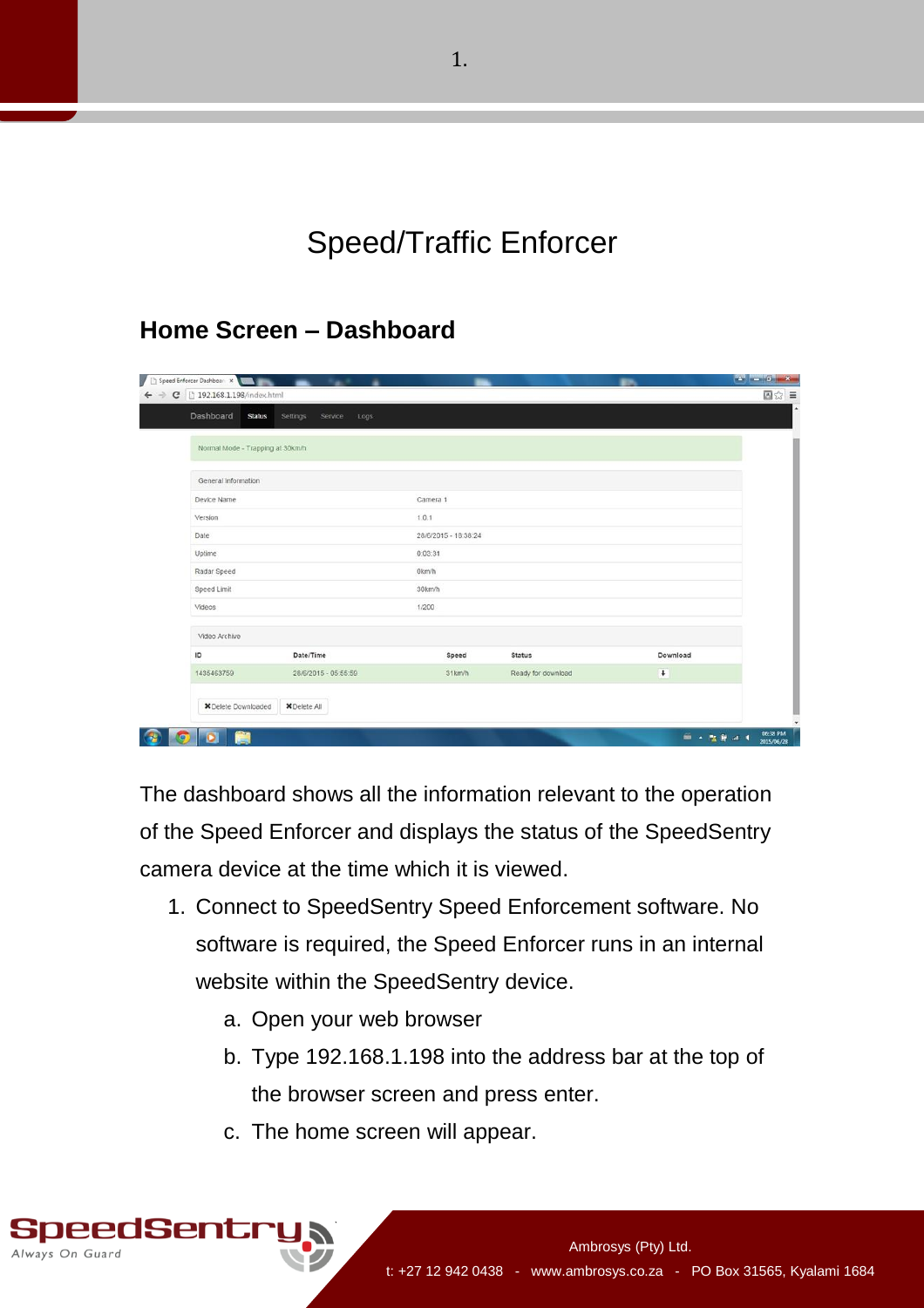| Dashboard<br><b>Status</b>       | Settings<br>Service<br>Logs |                      |                    |                      |  |
|----------------------------------|-----------------------------|----------------------|--------------------|----------------------|--|
|                                  |                             |                      |                    |                      |  |
| Normal Mode - Trapping at 30km/h |                             |                      |                    |                      |  |
| General Information              |                             |                      |                    |                      |  |
| Device Name                      |                             | Camera 1             |                    |                      |  |
| Version                          |                             | 1.0.1                |                    |                      |  |
| Date                             |                             | 28/6/2015 - 18:38:24 |                    |                      |  |
| Uptime                           |                             | 0:03:31              |                    |                      |  |
| Radar Speed                      |                             | Okm/h                |                    |                      |  |
| Speed Limit                      |                             | 30km/h               |                    |                      |  |
| Videos                           |                             | 1/200                |                    |                      |  |
| Video Archive                    |                             |                      |                    |                      |  |
| ID                               | Date/Time                   | Speed                | <b>Status</b>      | Download             |  |
| 1435463759                       | 28/6/2015 - 05:55:59        | 31km/h               | Ready for download | $\ddot{\phantom{1}}$ |  |
| X Delete Downloaded              | X Delete All                |                      |                    |                      |  |

Each of the functions is explained below:

- 1. Normal Mode: Shows the activation speed that the internal camera is set to. When there is a fault or when the radar is in Service mode, this bar will be red and will reflect offline.
- 2. Device Name: The uique identifier of each SpeedSentry device. This can be set in the Settings window.
- 3. Version: Shows the software version
- 4. Date: Shows the date and time that is used on the video clips. Can be synchronised to the laptop computer or manually set in Settings
- 5. Uptime: Shows time since last shutdown
- 6. Radar Speed: Shows current actual reading from the radar unit.

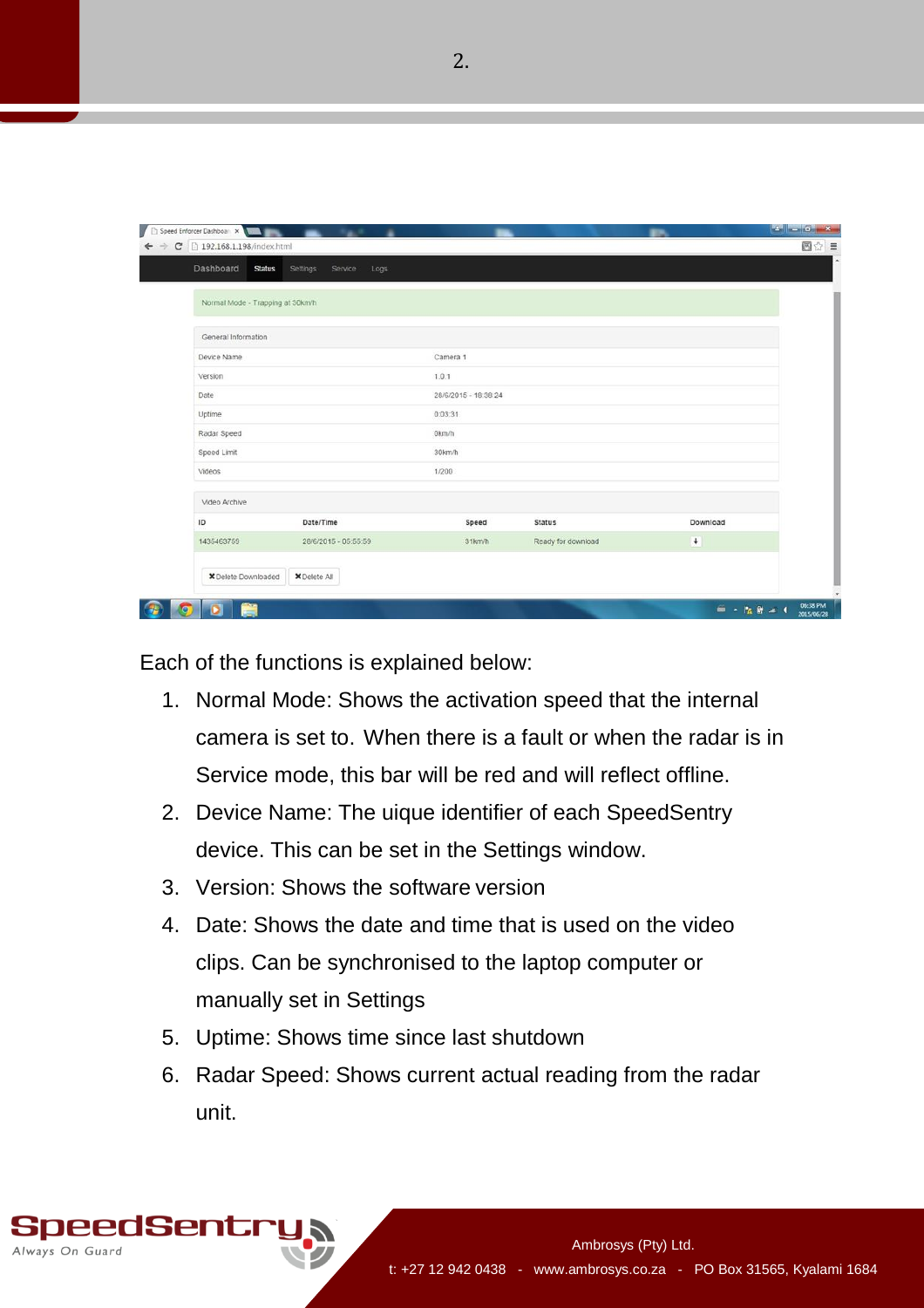- 7. Speed Limit: Shows the trigger speed for the camera. Can be changed in Settings.
- 8. Videos: Shows the number of videos ready for download and/or stored on the camera.
- 9. Video Archive: Shows the number of videos ready for download to the connected computer or laptop. To download a video:
	- a. Video download Click on the download arrow and the video will automatically download to the connected computer media player. Video files are .mp4 format. Defaced in any way, the reflective surface may be imaged, and this will adversely affect the quality of the image. In case of a new vehicle or a vehicle where the number plate is missing, no image will be captured.

#### **Settings**

The Settings screen allows the configuration of the SpeedSentry Speed Enforcer software:

- 1. Device:
	- a. Click on name field to change
	- b. Speed Limit Input the camera trigger speed in km/h. This may differ from the displayed speed if the SpeedSentry is a display variant.

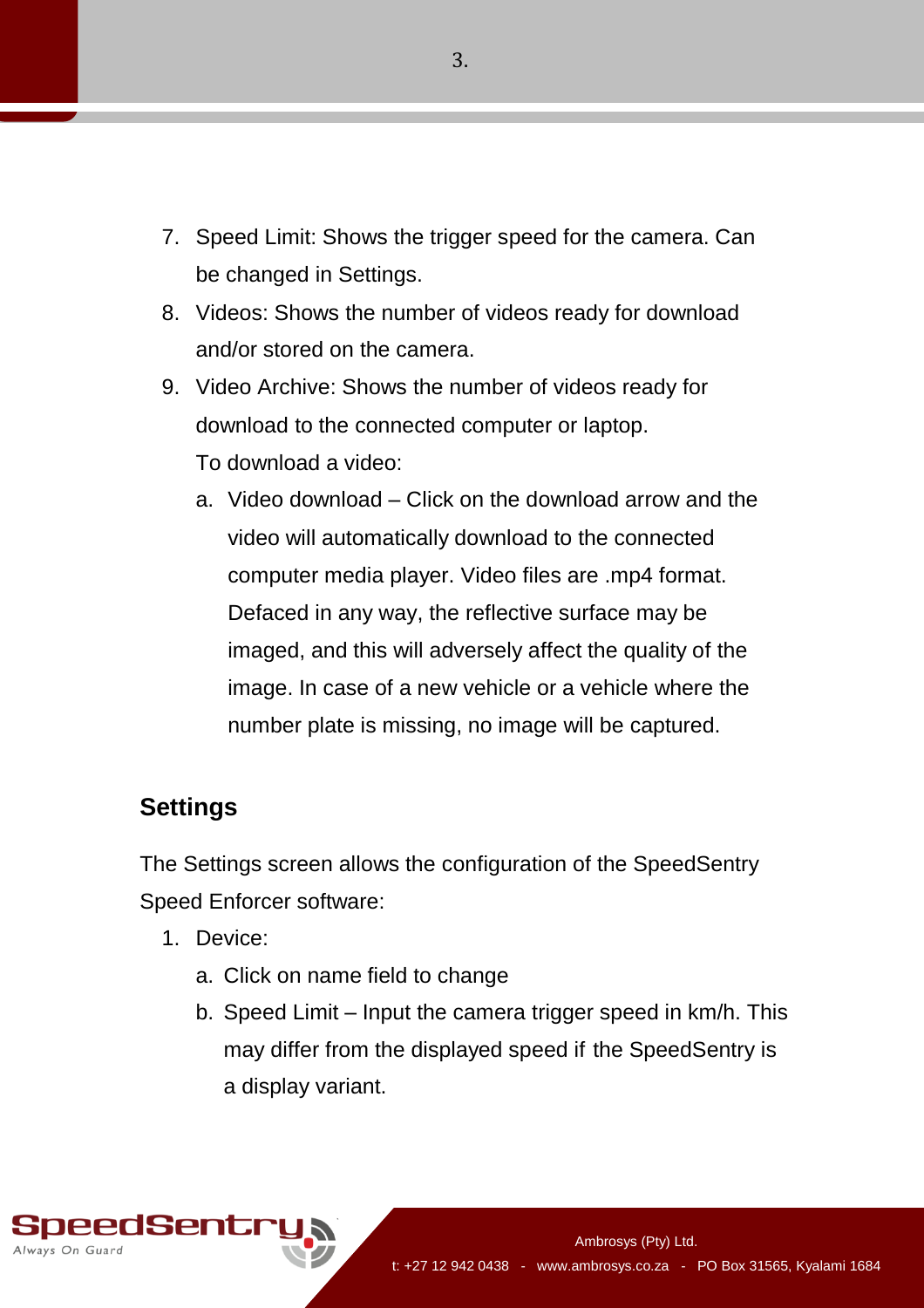- c. Capture Delay: Used if there is a requirement for the video capture to be delayed for a period after the trigger speed is reached. Set to zero by default.
- d. Capture Duration: Set to 7 seconds by default, this will allow the vehicle being filmed to travel approximately 90m in 7 seconds.
- e. Camera Flip is used as an initial setup to align the camera in the housing. Do not change the factory settings. 30cm wide at 50m and it is important that the unit be correctly aligned to get optimal results:
- 2. Laser: This is used to calibrate the position of the actual laser with the cross hair on the video screen. DO NOT alter these settings as they are factory calibrated. Any alteration will require that the unit is returned to the factory for recalibration.

| 192.168.1.198/settings.html<br>Dashboard<br><b>Status</b><br>Settings<br>Service Logs                                                                        | Q四☆ 三 |
|--------------------------------------------------------------------------------------------------------------------------------------------------------------|-------|
| Settings                                                                                                                                                     |       |
| Device                                                                                                                                                       |       |
| Camera 1<br>Name<br>30<br>Speed Limit (km/h)<br>Capture Delay<br>$\circ$<br>(seconds)<br>Capture Duration<br>$\tau$<br>(seconds)<br>Camera Fip<br>Save/Apply |       |
| Night Mode                                                                                                                                                   |       |
| ie Enabled<br>Start Time (24 Hour)<br>$17\,$<br>30<br>End Time (24 Hour)<br>30<br>$\mathbf{6}$<br>1000<br>Shutter Speed (0 is<br>Auto)<br>Save/Apply         |       |

peedSentr

Always On Guard

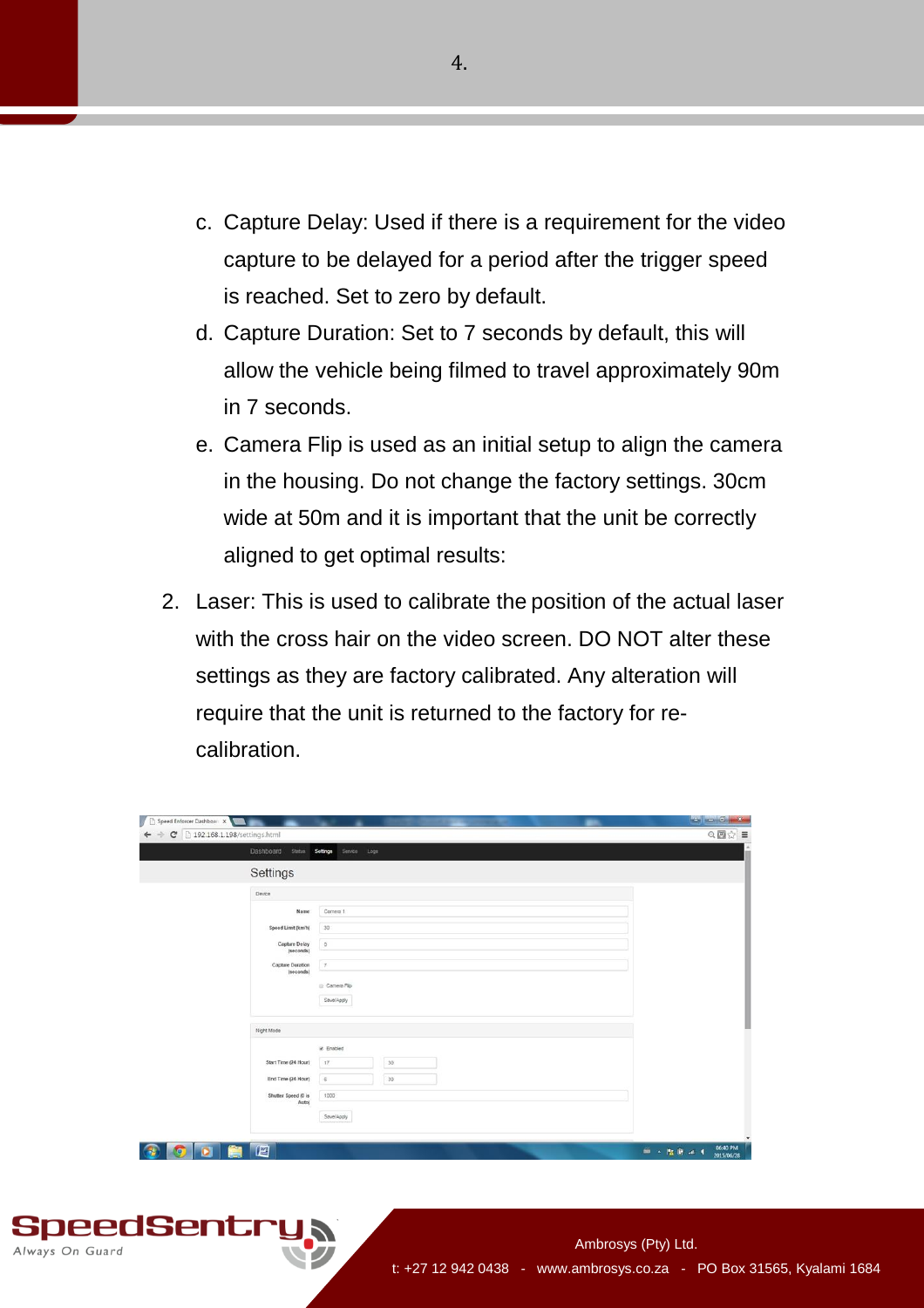| Fittp://192.168.1.198/settings.html |                                                                                                                                                        | $-0$<br><b>A * 0</b>                                                                                         |
|-------------------------------------|--------------------------------------------------------------------------------------------------------------------------------------------------------|--------------------------------------------------------------------------------------------------------------|
| $\times$ $\rho$                     | $D = C$ Speed Enforcer Dashboard $\quad \times$<br>COMMETER C Countoid C Convert Files ( Popular Sites C Entertainment D Listen to the Radio<br>Search | O %                                                                                                          |
| Dashboard<br>Status.                | Settings<br>Service<br>Logs                                                                                                                            |                                                                                                              |
|                                     | <b>Stephandor</b>                                                                                                                                      |                                                                                                              |
|                                     |                                                                                                                                                        |                                                                                                              |
| Laser                               |                                                                                                                                                        |                                                                                                              |
| Crosshair X (0.0 - 1.0)             | 0.515                                                                                                                                                  |                                                                                                              |
| Crosshair Y (0.0 - 1.0)             | 0.535                                                                                                                                                  |                                                                                                              |
|                                     | Save/Apply                                                                                                                                             |                                                                                                              |
| Night Mode                          |                                                                                                                                                        |                                                                                                              |
|                                     | P Enabled                                                                                                                                              |                                                                                                              |
| Start Time (24 Hour)                | 17<br>30                                                                                                                                               |                                                                                                              |
| End Time (24 Hour)                  | $_{6}$<br>30                                                                                                                                           |                                                                                                              |
| Shutter Speed (0 is<br>Auto)        | 1000                                                                                                                                                   |                                                                                                              |
| $\ddot{\phantom{0}}$<br>o<br>е      | 14,000<br>医<br>$\mathbf{w}$<br>ø<br>ll Si<br>◘                                                                                                         | $\sim 70 \, \mathrm{M_\odot} \cdot 10^{-1037 \, \mathrm{AM}}_{\mathrm{206 \, \mathrm{SM}} \cdot \mathrm{M}}$ |

- 2. Night Mode: NB these settings are critical to the operation of the infrared Night Capture mode and must be enabled if night capture of images is desired.
	- a. Click on the enable box to make sure appropriate camera settings are used at night.
	- b. Start time enter the time in 24-hour clock for the night settings to start. It is advised that these settings be used from dusk onwards. The automatic switching on of streetlights provides a good guideline for this time.
	- c. End time Enter the end time for the night settings, using a 24-hour clock. It is advised that this be set to the time when there is clear light available. The automatic switching off streetlights provides a good guideline for this time.
	- d. Shutter Speed: This is factory set to provide the best InfraRed exposure for night-time image capture. The factory default is set to 1000. Smaller numbers provide for a faster shutter speed, up to a limit of 250/1000 000.

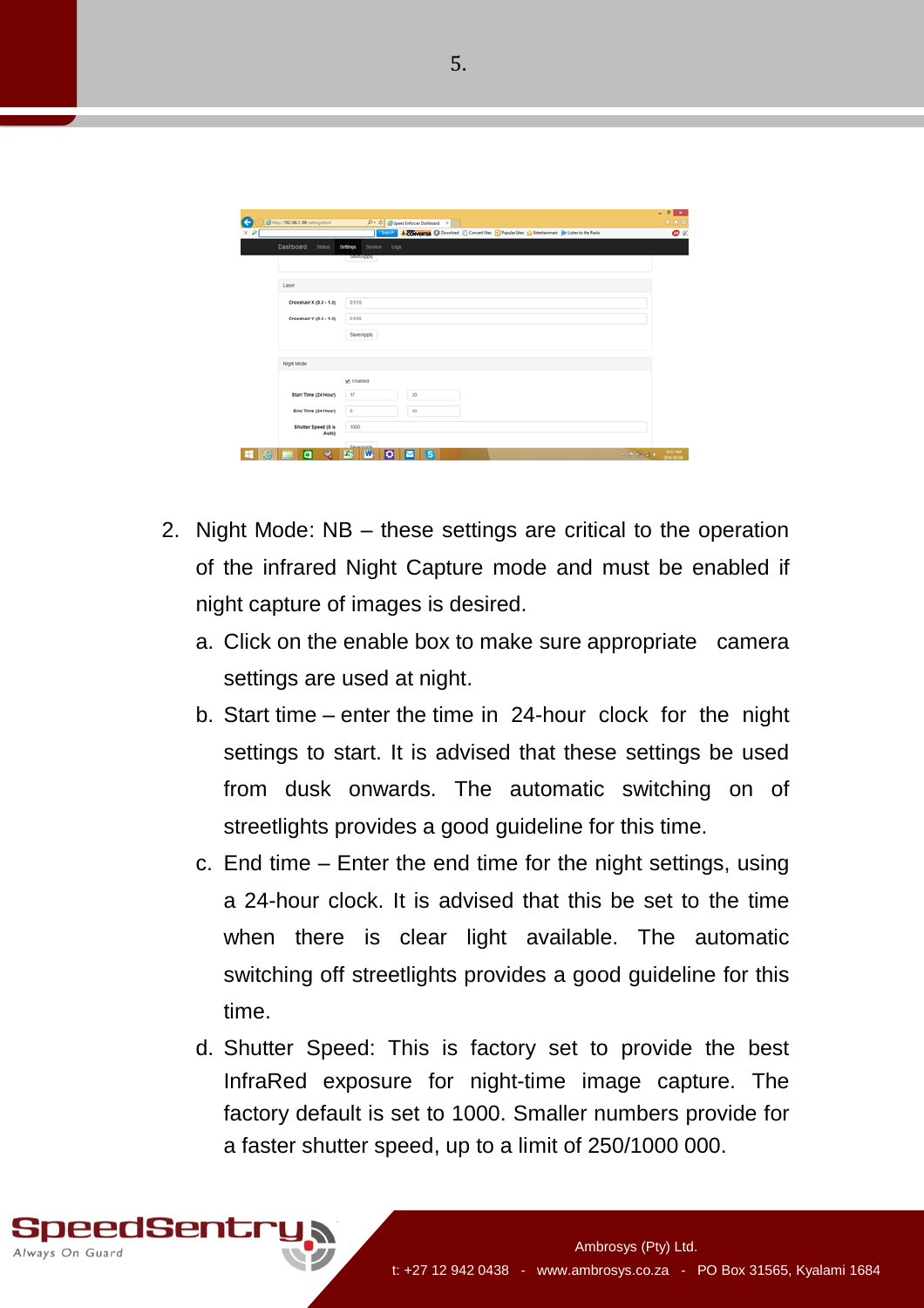| Dashboard | Status Settings      | Service Logs         |  |
|-----------|----------------------|----------------------|--|
|           |                      |                      |  |
|           |                      | Enabled              |  |
|           | Start Time (24 Hour) | $17\,$<br>$30\,$     |  |
|           | End Time (24 Hour)   | $_{\rm 6}$<br>30     |  |
|           | Shutter Speed (0 is  | 1000                 |  |
|           | Auto)                |                      |  |
|           |                      | Save/Apply           |  |
|           |                      |                      |  |
| Network   |                      |                      |  |
|           | Static IP            | 192.168.1.198        |  |
|           |                      |                      |  |
|           | Gateway              | 0.0.0.0              |  |
|           | Subnet Mask          | 255.255.255.0        |  |
|           | Broadcast IP         | 192.168.1.255        |  |
|           |                      |                      |  |
|           |                      | Save/Apply           |  |
|           |                      |                      |  |
| Time      |                      |                      |  |
|           | Sync date:           | 28/6/2015 - 18:40:53 |  |
|           |                      |                      |  |
|           |                      | Save/Apply           |  |

#### **Network Settings**

These settings will be set on delivery and should not be changed unless necessary. Please consult your network specialist or SpeedSentry dealer before changing these settings.

- 1. Static IP of the unit. By default, this is set to 192.168.1.198.
- 2. Gateway should be set to 0.0.0.0
- 3. Subnet mask is 255.255.255.0
- 4. Broadcast IP is set to 192.168.1.255

#### **Time**

Enter the correct time and date here, to synchronise the sign with the real time.

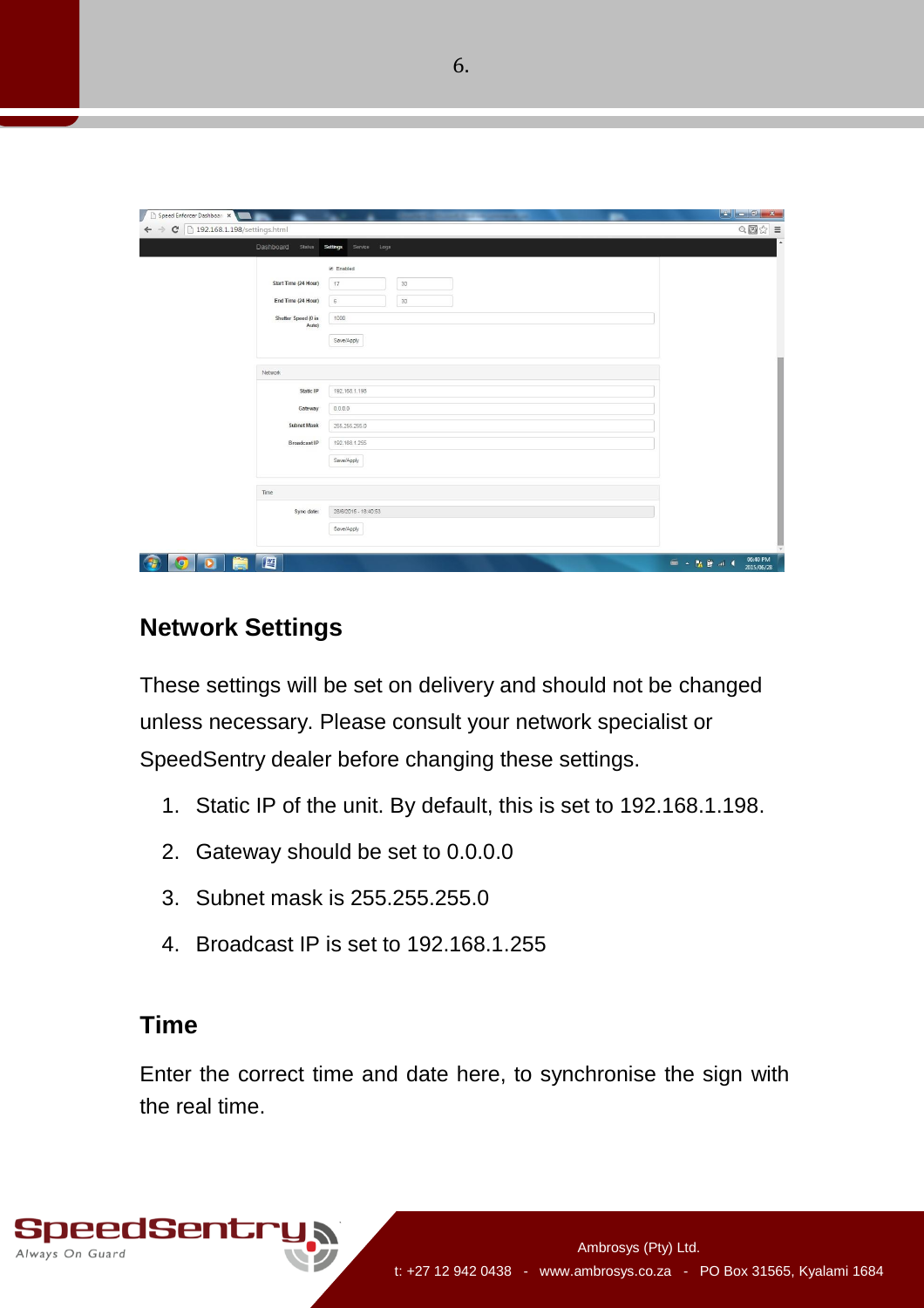#### **Service Mode**

Always On Guard

Service mode is utilised for two reasons:

1. To take the radar offline temporarily to check camera and software settings.

2. To take the Speed Enforcer software offline so that the user can communicate directly with the embedded SpeedSentry radar and access statistics and the radar settings.

The timeout will return the radar to active status should the user forget to do so. The resume timeout reflects the time that it will take for the system to return to live mode.

Or enter "Service Mode", click on the Enter Service Mode button. The top bar will turn to yellow and will reflect the time remaining until the service mode is automatically discontinued.

| Speed Enforcer Dashboard X                               |                                                    |                     |                                            |
|----------------------------------------------------------|----------------------------------------------------|---------------------|--------------------------------------------|
| $\Rightarrow$ $\textsf{C}$ 192.168.1.198/enternormalmode |                                                    |                     | $Q \nabla \times \nabla \times \nabla = 0$ |
|                                                          | Dashboard Status Settings Service<br>Logs          |                     |                                            |
| Service                                                  |                                                    |                     |                                            |
|                                                          |                                                    |                     |                                            |
|                                                          | Normal Mode - Trapping at 30km/h                   |                     |                                            |
| Service Control                                          |                                                    |                     |                                            |
|                                                          | <b>Resume Timeout</b><br>$\mathsf{S}$<br>(minutes) |                     |                                            |
|                                                          | Enter Service Mode                                 |                     |                                            |
|                                                          |                                                    |                     |                                            |
|                                                          |                                                    |                     |                                            |
|                                                          |                                                    |                     |                                            |
|                                                          |                                                    |                     |                                            |
|                                                          |                                                    |                     |                                            |
|                                                          |                                                    |                     |                                            |
|                                                          |                                                    |                     |                                            |
|                                                          |                                                    |                     |                                            |
|                                                          |                                                    |                     |                                            |
|                                                          |                                                    |                     |                                            |
|                                                          |                                                    |                     |                                            |
|                                                          |                                                    |                     |                                            |
| $\bullet$<br>四<br>ē.<br>$\bullet$                        |                                                    |                     | 06:41 PM<br>第三版第四1                         |
|                                                          |                                                    |                     | 2015/06/28                                 |
|                                                          |                                                    |                     |                                            |
|                                                          |                                                    |                     |                                            |
|                                                          |                                                    |                     |                                            |
|                                                          |                                                    |                     |                                            |
|                                                          |                                                    |                     |                                            |
|                                                          |                                                    |                     |                                            |
| <b>JSentry,</b>                                          |                                                    |                     |                                            |
|                                                          |                                                    | Ambrosys (Pty) Ltd. |                                            |

92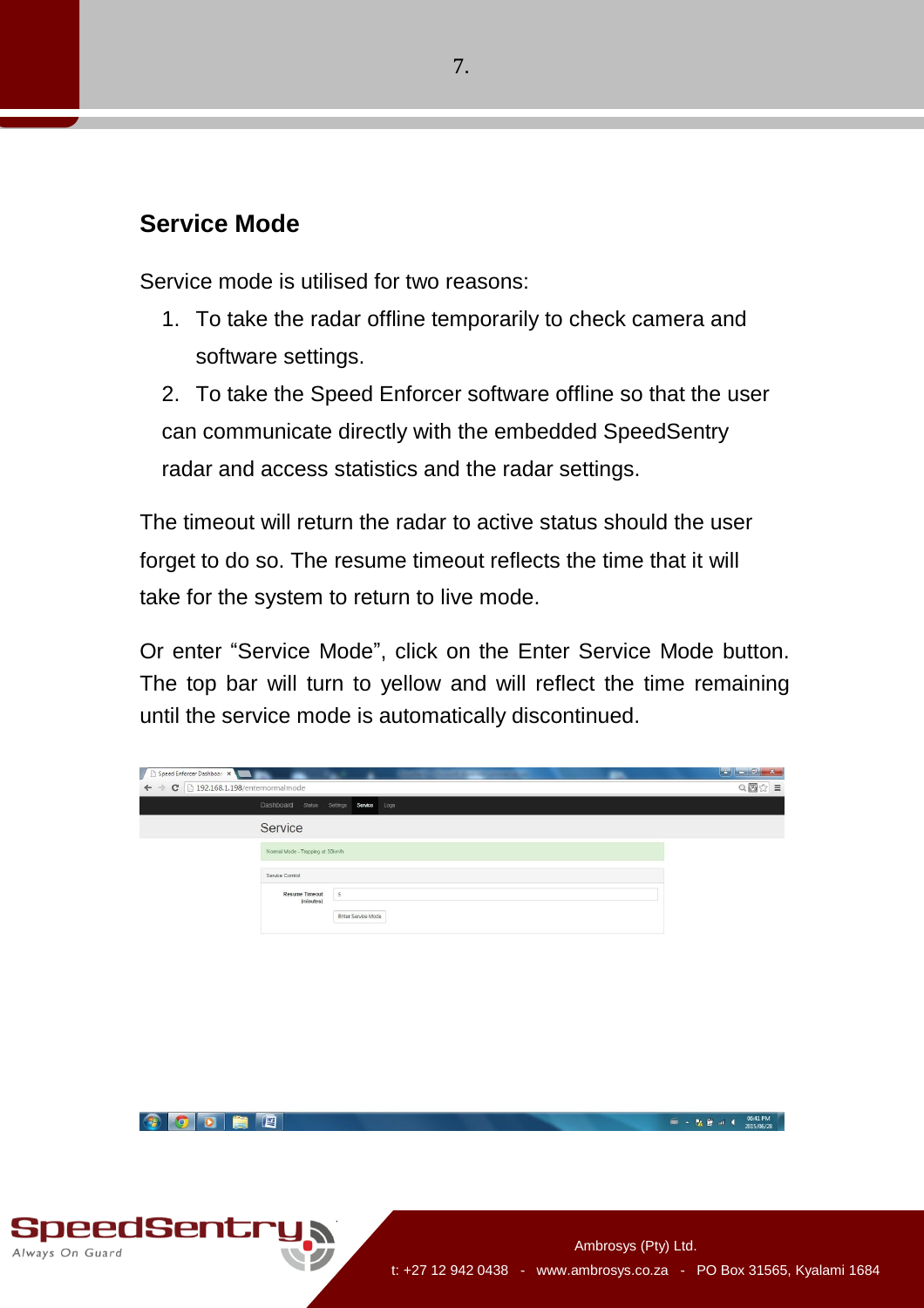In Service Mode:

#### *For Laser Units:*

Preview function is used to capture an initial image of where the unit is aimed at. Typically, the cross hair should be pointed 30 to 40m down the road in the lane that requires speed measurement.

Avoid doing this setup at night as it is extremely difficult to get the correct positioning without daylight conditions.

| Starch.<br><b>Status</b><br>Service<br>Settings<br>Logs<br>Service Mode - Resuming Normal Mode in 04:53<br>Preview Image<br>Shutter Speed<br>$\alpha$<br>Capture Preview<br>Measured Distance: 1.71m<br>Capture Video<br>$\tilde{D}$<br>Duration (Seconds)<br>Use Night Mode<br>Encode Overlay<br>Capture<br>$\blacksquare$<br>酱<br>W.<br>$\bullet$<br>$\bullet$<br><b>II</b> s<br><b>CRESCRIPTION</b><br>M<br>36.64KM/H<br>23/2/2016 - 21:37:03<br><b>CAMERA 1</b> | □ http://792.168.1.198/emman/como6c | P = G Speed Inforcer Dashboard X                                                        |  |
|---------------------------------------------------------------------------------------------------------------------------------------------------------------------------------------------------------------------------------------------------------------------------------------------------------------------------------------------------------------------------------------------------------------------------------------------------------------------|-------------------------------------|-----------------------------------------------------------------------------------------|--|
|                                                                                                                                                                                                                                                                                                                                                                                                                                                                     |                                     | COMMETER @ Download ( Convertibles ( Popular Stes 1) Entertainment ( Lines to the Radio |  |
|                                                                                                                                                                                                                                                                                                                                                                                                                                                                     | Dashboard                           |                                                                                         |  |
|                                                                                                                                                                                                                                                                                                                                                                                                                                                                     | <b>Service</b>                      |                                                                                         |  |
|                                                                                                                                                                                                                                                                                                                                                                                                                                                                     |                                     |                                                                                         |  |
|                                                                                                                                                                                                                                                                                                                                                                                                                                                                     |                                     |                                                                                         |  |
|                                                                                                                                                                                                                                                                                                                                                                                                                                                                     |                                     |                                                                                         |  |
|                                                                                                                                                                                                                                                                                                                                                                                                                                                                     |                                     |                                                                                         |  |
|                                                                                                                                                                                                                                                                                                                                                                                                                                                                     |                                     |                                                                                         |  |
|                                                                                                                                                                                                                                                                                                                                                                                                                                                                     |                                     |                                                                                         |  |
|                                                                                                                                                                                                                                                                                                                                                                                                                                                                     |                                     |                                                                                         |  |
|                                                                                                                                                                                                                                                                                                                                                                                                                                                                     |                                     |                                                                                         |  |
|                                                                                                                                                                                                                                                                                                                                                                                                                                                                     |                                     |                                                                                         |  |
|                                                                                                                                                                                                                                                                                                                                                                                                                                                                     |                                     |                                                                                         |  |
|                                                                                                                                                                                                                                                                                                                                                                                                                                                                     |                                     |                                                                                         |  |
|                                                                                                                                                                                                                                                                                                                                                                                                                                                                     |                                     |                                                                                         |  |
|                                                                                                                                                                                                                                                                                                                                                                                                                                                                     |                                     |                                                                                         |  |
|                                                                                                                                                                                                                                                                                                                                                                                                                                                                     |                                     |                                                                                         |  |
|                                                                                                                                                                                                                                                                                                                                                                                                                                                                     |                                     |                                                                                         |  |
|                                                                                                                                                                                                                                                                                                                                                                                                                                                                     |                                     |                                                                                         |  |
|                                                                                                                                                                                                                                                                                                                                                                                                                                                                     | 1456256223                          |                                                                                         |  |
|                                                                                                                                                                                                                                                                                                                                                                                                                                                                     |                                     |                                                                                         |  |
|                                                                                                                                                                                                                                                                                                                                                                                                                                                                     |                                     |                                                                                         |  |
|                                                                                                                                                                                                                                                                                                                                                                                                                                                                     |                                     |                                                                                         |  |
|                                                                                                                                                                                                                                                                                                                                                                                                                                                                     |                                     |                                                                                         |  |
|                                                                                                                                                                                                                                                                                                                                                                                                                                                                     |                                     |                                                                                         |  |



**Hemas SEO DESO** 

**DIVERTIBLE**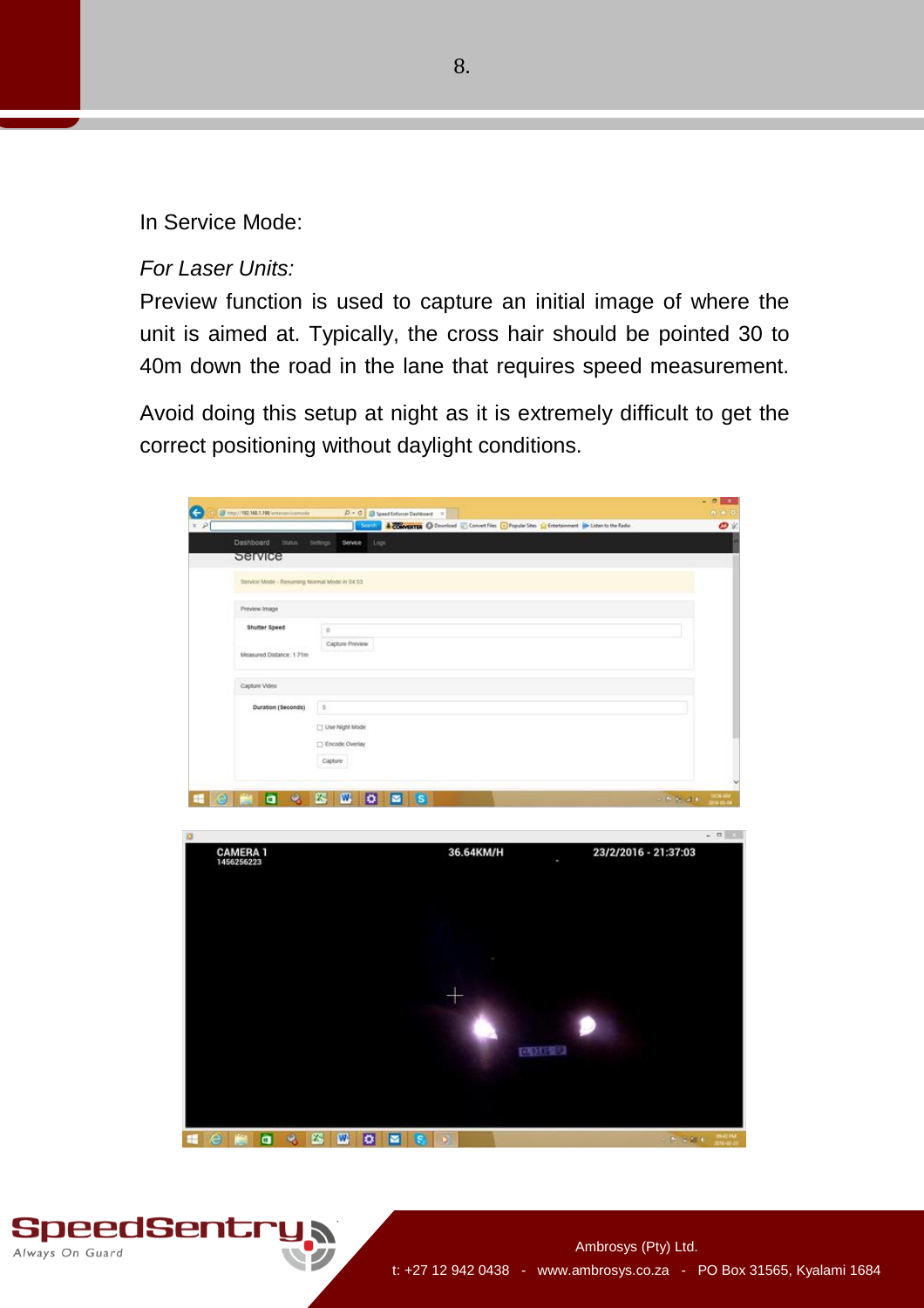| Speed Enforcer Dashboare x                                                     |                                              | ---                | القاردان<br>$\mathbf{x}$ |
|--------------------------------------------------------------------------------|----------------------------------------------|--------------------|--------------------------|
| $\mathbf{C}$   192.168.1.198/enterservicemode<br>$\leftarrow$<br>$\rightarrow$ |                                              |                    | $Q \boxtimes 2 =$        |
|                                                                                | Dashboard Status Settings Service Logs       |                    |                          |
| Service                                                                        |                                              |                    |                          |
|                                                                                | Service Mode - Resuming Normal Mode in 04:53 |                    |                          |
| Service Control                                                                |                                              |                    |                          |
|                                                                                |                                              | Resume Normal Mode |                          |
| Capture Video                                                                  |                                              |                    |                          |
|                                                                                | Duration (Seconds)<br>5                      |                    |                          |
|                                                                                | Use Night Mode<br>Encode Overlay<br>Capture  |                    |                          |
|                                                                                |                                              |                    |                          |

#### **CODE** ■ - 陸 ■ - ● 2015/06/28

Capture video is used to test camera settings. Tick the appropriate boxes to utilise this mode. All boxes reset to normal after each video capture.

### **Logs**

| Dashboard Status Settings Service Logs                                                      |  |
|---------------------------------------------------------------------------------------------|--|
| Logs                                                                                        |  |
| System Events                                                                               |  |
| 28/6/2015 - 18:34:53 - Startup                                                              |  |
| 28/6/2015 - 18:34:53 - Saving new config                                                    |  |
| 28/6/2015 - 18:34:53 - Entering Service Mode                                                |  |
| 28/6/2015 - 18:34:53 - Net open                                                             |  |
| 28/6/2015 - 18:35:23 - Entering Normal Mode                                                 |  |
| 28/6/2015 - 18:41:10 - Entering Service Mode                                                |  |
| 28/6/2015 - 18:41:16 - Entering Normal Mode<br>28/6/2015 - 18:41:35 - Entering Service Mode |  |
|                                                                                             |  |
|                                                                                             |  |

Logs - shows alterations to the operating system of Speed Enforcer

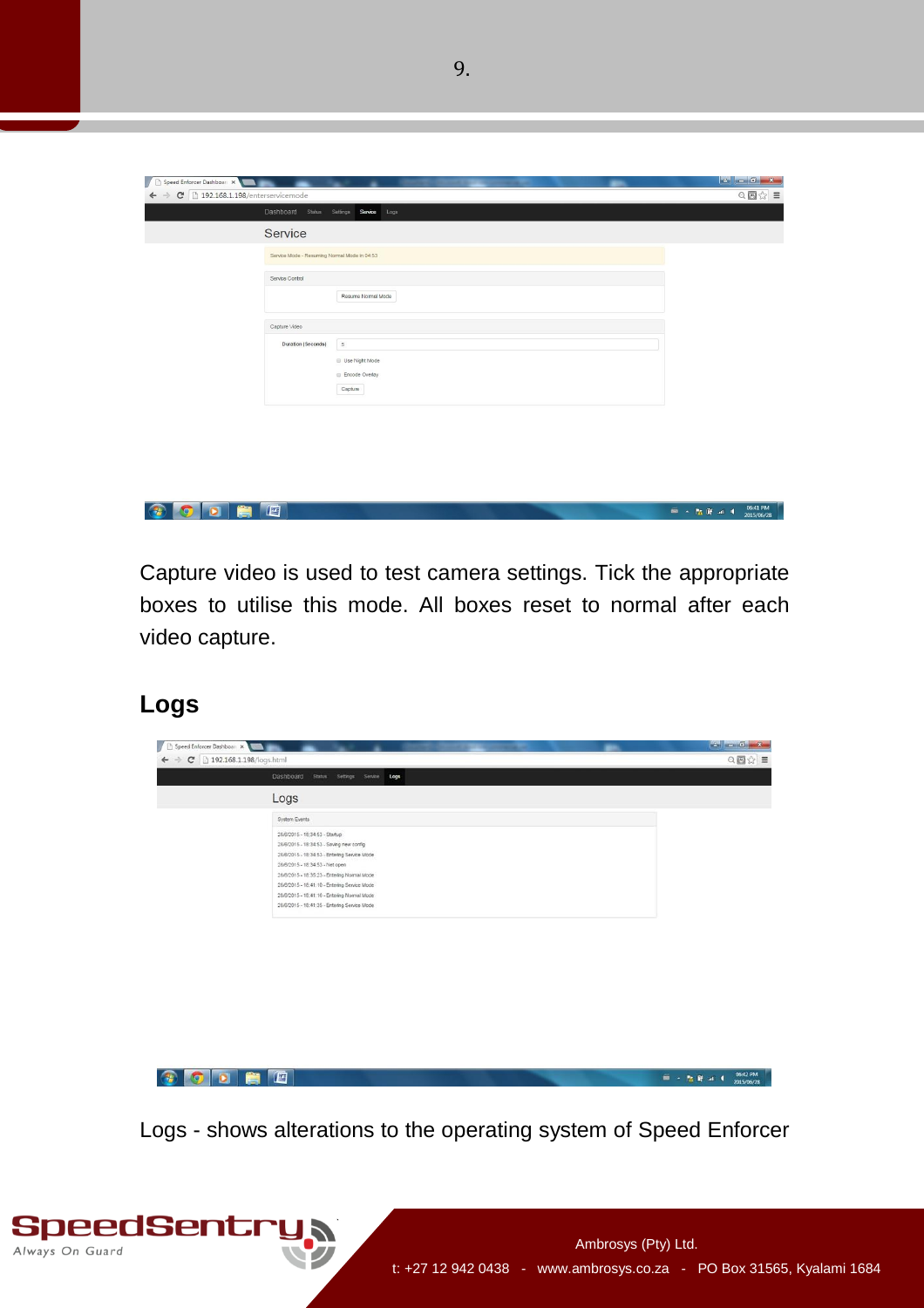### **Accessing the Basic Radar Functionality via TCP/IP**

(For Radar Units Only)

- 1. Open the Houston Radar Advanced Statistics Analyzer Pro package
- 2. Click "File"
- 3. Click "Setup remote radar connection
- 4. Enter the details as below

|                   | M <sup>*</sup> Houston Radar Stats Analyzer Pro                                                                                                                                                               |                       |      |                  | $\begin{array}{c c}\n\hline\n\end{array}$ | $- 0$<br>$\mathbf{x}$      |
|-------------------|---------------------------------------------------------------------------------------------------------------------------------------------------------------------------------------------------------------|-----------------------|------|------------------|-------------------------------------------|----------------------------|
|                   | File Data Edit Window Help                                                                                                                                                                                    |                       |      |                  |                                           | $Q \boxtimes Q \cong Q$    |
|                   |                                                                                                                                                                                                               |                       |      |                  |                                           |                            |
|                   |                                                                                                                                                                                                               |                       |      |                  |                                           |                            |
|                   |                                                                                                                                                                                                               |                       |      |                  |                                           |                            |
|                   | Setup Remote Radar Connections                                                                                                                                                                                |                       |      | <b>To Telexe</b> |                                           |                            |
|                   | LocationName                                                                                                                                                                                                  | IPaddr                | Port | Timeout          |                                           |                            |
|                   | Eagle Canyon 1<br>٠                                                                                                                                                                                           | 192.168.1.198         | 9801 | 1000             |                                           |                            |
|                   | $\ast$                                                                                                                                                                                                        |                       |      |                  |                                           |                            |
|                   |                                                                                                                                                                                                               |                       |      |                  |                                           |                            |
|                   |                                                                                                                                                                                                               |                       |      |                  |                                           |                            |
|                   |                                                                                                                                                                                                               |                       |      |                  |                                           |                            |
|                   |                                                                                                                                                                                                               |                       |      |                  |                                           |                            |
|                   |                                                                                                                                                                                                               |                       |      |                  |                                           |                            |
|                   |                                                                                                                                                                                                               |                       |      |                  |                                           |                            |
|                   |                                                                                                                                                                                                               |                       |      |                  |                                           |                            |
|                   | Double Click (or F2) a Cell to Edit.<br>Address can be either IP address in nnn nnn nnn nnn notation or resolvable name.<br>Timeout value is in milli-seconds (try 5000 or greater for cellular connections). |                       |      | Delete Row       |                                           |                            |
|                   |                                                                                                                                                                                                               |                       |      |                  |                                           |                            |
|                   |                                                                                                                                                                                                               |                       |      |                  |                                           |                            |
|                   |                                                                                                                                                                                                               |                       |      | OK               |                                           |                            |
|                   |                                                                                                                                                                                                               |                       |      |                  |                                           |                            |
|                   |                                                                                                                                                                                                               |                       |      |                  |                                           |                            |
|                   |                                                                                                                                                                                                               |                       |      |                  |                                           |                            |
|                   |                                                                                                                                                                                                               |                       |      |                  |                                           |                            |
|                   |                                                                                                                                                                                                               |                       |      |                  |                                           |                            |
|                   |                                                                                                                                                                                                               |                       |      |                  |                                           |                            |
|                   |                                                                                                                                                                                                               |                       |      |                  |                                           |                            |
|                   |                                                                                                                                                                                                               |                       |      |                  |                                           |                            |
|                   |                                                                                                                                                                                                               |                       |      |                  |                                           |                            |
|                   |                                                                                                                                                                                                               |                       |      |                  |                                           |                            |
|                   |                                                                                                                                                                                                               |                       |      |                  |                                           |                            |
|                   |                                                                                                                                                                                                               |                       |      |                  |                                           |                            |
|                   |                                                                                                                                                                                                               |                       |      |                  |                                           |                            |
|                   |                                                                                                                                                                                                               |                       |      |                  |                                           |                            |
| $\left( 9\right)$ | E<br>些<br>$\bullet$                                                                                                                                                                                           | $\boldsymbol{\gamma}$ |      |                  |                                           | 07:02 PM<br><b>第一版新闻</b> 4 |

5. Click on OK to save the settings and exit remote access mode.

Connect to the radar

- 1. Click on the "File" menu
- 2. Click on "Connect to Radar"

SpeedSentr Always On Guard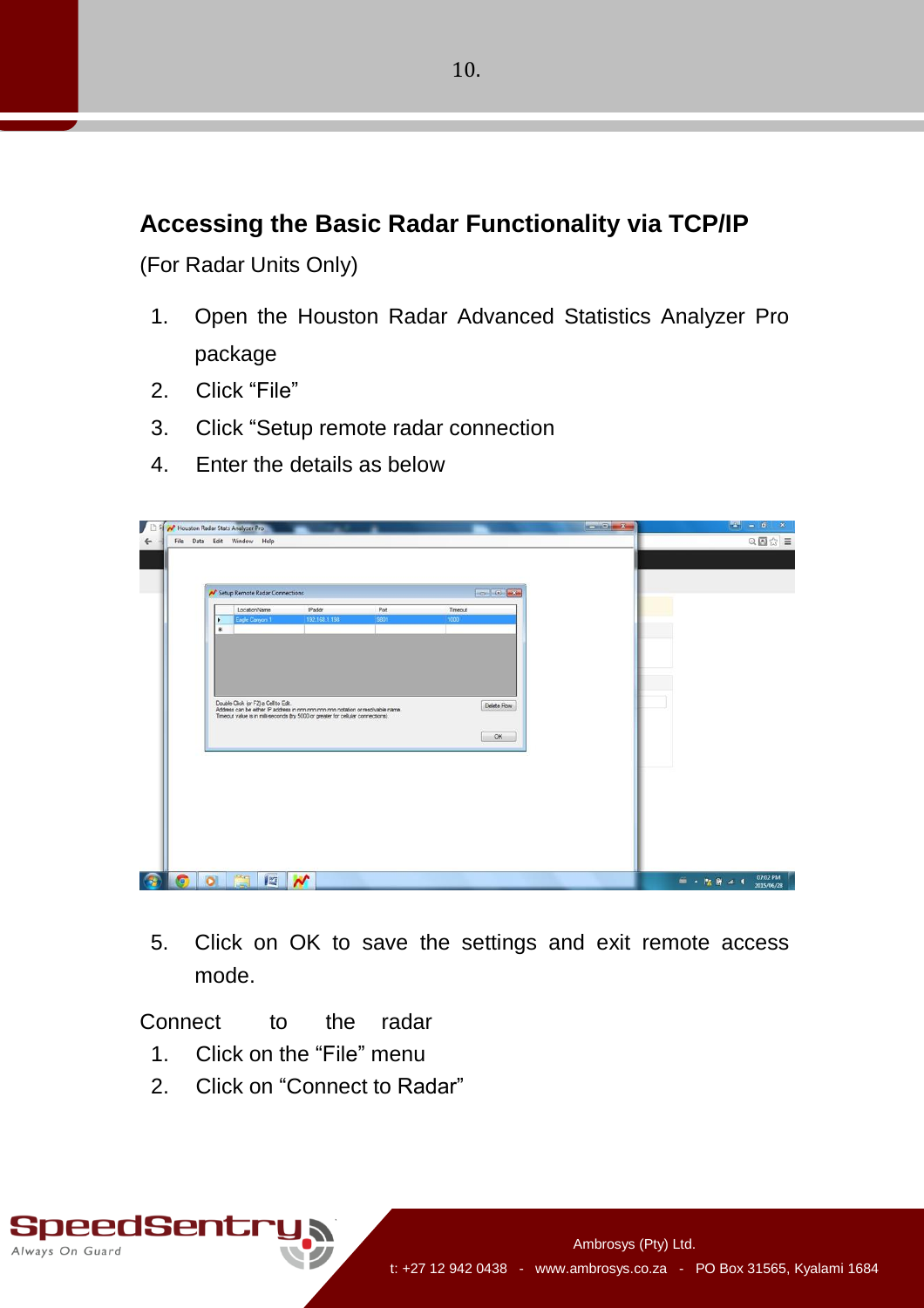

The following screen will appear:

SpeedSentr

Always On Guard

| File Data Edit Window Help |                                                                                                                                                                                                                                                                                                                                                                                                 |                                                           |                                                                                                                                                                                                                                                                                                                                                     |  |
|----------------------------|-------------------------------------------------------------------------------------------------------------------------------------------------------------------------------------------------------------------------------------------------------------------------------------------------------------------------------------------------------------------------------------------------|-----------------------------------------------------------|-----------------------------------------------------------------------------------------------------------------------------------------------------------------------------------------------------------------------------------------------------------------------------------------------------------------------------------------------------|--|
|                            | N Connect to Radar<br>Advanced<br>Connection Radar Setup<br>Connected Radar Info:<br>Connection<br>Connect To Radar On:<br><b>Auto Detect Port</b><br>Radar Software Ver. #<br>σ<br>Auto Detect Port<br>Radar Tag #:<br>REMOTE Eagle Canyon 1(192.168.1.198)<br>Radar Type/HW Ver:<br>Radar<br>State Package:<br>Serial ID:<br>Radar Clock:<br>Sync Radar Clock To Computer<br>Erase Radar Data | <b>PORT OF BUSINE</b><br>Connection Status: Not Connected | $0.18 -$                                                                                                                                                                                                                                                                                                                                            |  |
|                            | Read Traffic Stats From Radar<br>Read State Data Info:<br>Importing Into Project Dir.<br>No Project<br>Importing Into Open Project<br>No Project<br>Connected Via: Disconnected                                                                                                                                                                                                                 | Close                                                     | $\begin{picture}(150,10) \put(0,0){\line(1,0){10}} \put(10,0){\line(1,0){10}} \put(10,0){\line(1,0){10}} \put(10,0){\line(1,0){10}} \put(10,0){\line(1,0){10}} \put(10,0){\line(1,0){10}} \put(10,0){\line(1,0){10}} \put(10,0){\line(1,0){10}} \put(10,0){\line(1,0){10}} \put(10,0){\line(1,0){10}} \put(10,0){\line(1,0){10}} \put(10,0){\line($ |  |

1. Select the address block as above and select the TCP/IP address configured for the device. Auto port detect cannot be used for a camera device.